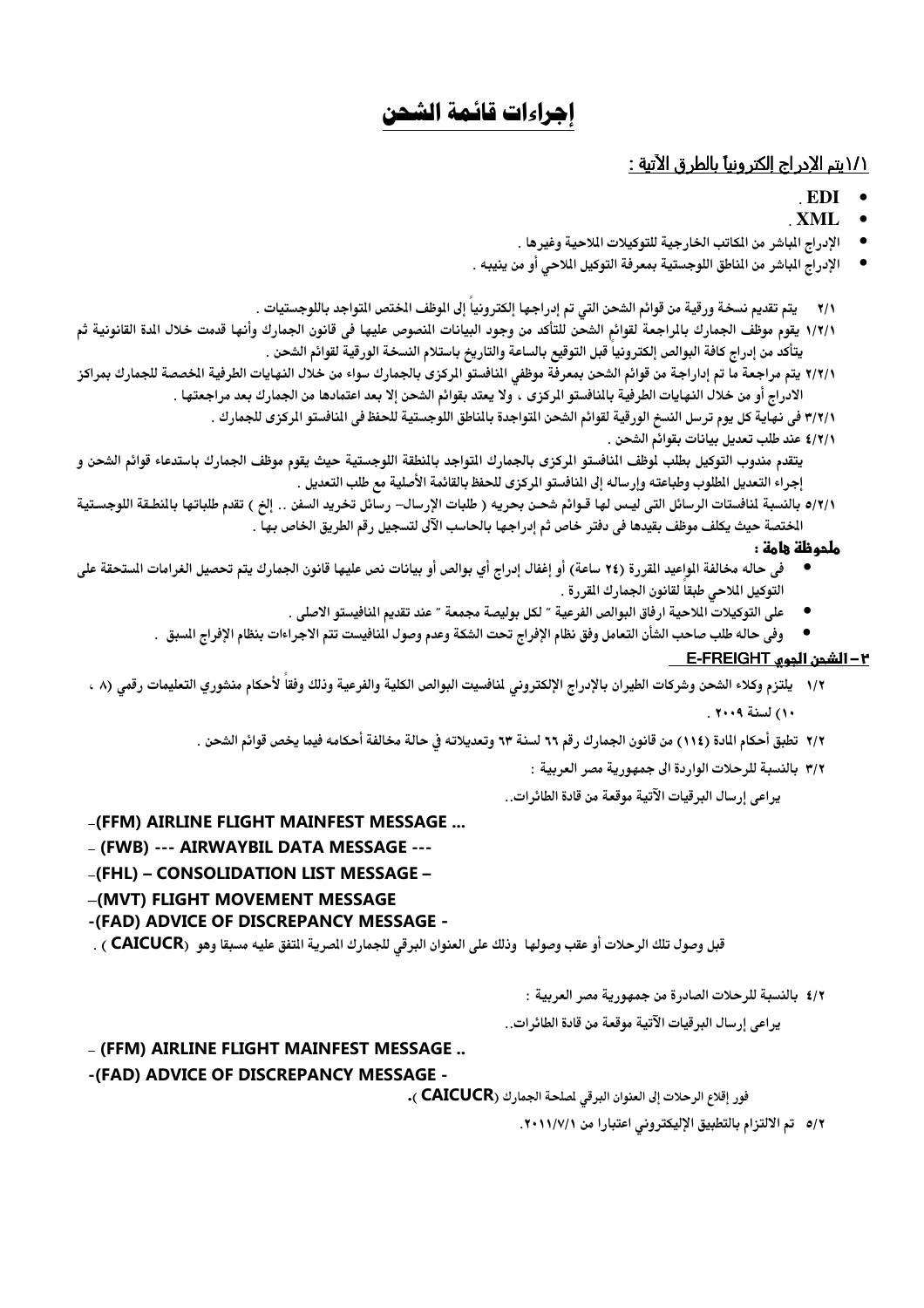# ٣- تلتزم التوكيلات الملاحية بـتقديم القوائم الآتية لمعلمة الجمار كخلال المدة المحددة قانـونـاً : –

## ٣ /١ – قائمة الشجن الوحيدة :

وهي قائمة بحمولة وسيلة النقل الكاملة سواء من بضائع برسم الوارد للبلاد أو برسم الترانزيت (مباشر أو غير مباشر) والرسائل الواردة برسم الموانيء الأخرى ويجب أن توقع من الربان ويذكر فيها أسم السفينة وجنسيتها ورقم الرحلة وتاريخها وأنواع البضائع وإن كانت ممنوعة ، وعدد الطرود وعلاماتها وأرقامها وأسم الشاحن والمرسل إليه والموانى التى شحنت منها .

## ٣ /٢ - قائمة البـضائم الواردة :

وهي جزئية من قائمة الشحن الوحيدة وتتضمن البضائع الواردة إلى اليناء سواء سيتم إدخالها إلى البلاد أو البضائع العابرة (ترانزيت مباشر أو غير مباشر ) ويجب على ربابنة السفن أو من يمثلونهم التقدم بها إلى الجمارك خلال ٢٤ ساعة من وصول وسيلة النقل على الأكثر ، بدون احتساب أيام العطلات الرسمية وللجمارك الحق في جميع الأحوال في الإطلاع على المستندات التعلقة بالشحن .

## 3 /3- قائمة أفراد الطاقم:

قائمة بأسماء طاقم وسيلة النقل وجنسياتهم وأرقام جوازات سفرهم وبيان بأمتعتهم والمؤن الوجودة على وسيلة النقل بما في ذلك التبغ والخمور لاستخدام الطاقم ويلاحظ ضرورة وضع ما يزيد من التبغ والخمور عن حاجة الطاقم وقت تراكيها داخل مخزن خاص يختم بخاتم الجمارك .

## ٣ /٤ – قائمة مأسماء الركام :

وهي بيان بأسماء الركاب وجنسياتهم وأرقام جوازاتهم .

## ٣ /٥– مستخرجات قائمة الشحن :

وهي بيانات كاملة عن البضائع النوعية مستخرجة من قائمة البضائع الواردة وفقا للتخصص النوعي .

# 1/٣ ملادق قوائم الشمن :

يجوز قبول ملحق لقائمة الشحن عن بوالص واردة ضمن شحنة وسيلة النقل لم تدرج بقائمة الشحن وذلك وفقا للشروط الآتيـــة :

- أن يقدم الملحق في موعد غايته ٢٤ ساعة من وصول وسيلة النقل .
- أن يكون اللحق موقعا عليه من مسئول بالتوكيل الملاحي ومختوم بخاتمه .
	- ألا يكون قد تم فتح الطرود أوالحاويات .
- أن ترفق به بوالص الشحن الأصلية او صورتها محررة بتاريخ الشحن أو سابقة عليه وتطبق على تلك الملاحق ذات القواعد الخاصة بقوائم الشحن فضلا عن أعمال أحكام قانون الجمارك .
	- في حالة البوالص المجمعة تقدم البوالص الفرعية في ذات موعد تقديم قوائم الشحن عند تقديمها للجمارك.

# ملحوظة :

تقوم إدارات المنافستو بالقطاعات الجمركية الختلفة بمراجعة البوالص التى لم يسدد عنها الضرائب والرسوم ، وتقديم تقرير نصف شهرى بها لإدارة الحركة الختصة لمراجعة تواجدها بالدوائر الجمركية .

# التعديل بقوائم الشحن

<mark>1 – في شـّأن أخطاء الإدرا<u>م</u> في قـوائم الشحـن.</mark><br>يكون الاختصاص بإجراء أي تعديل لأية أخطاء في قوائم الشحن قبل القيد بدفــــتر ٤٢ك م لدير النافستو ، فإذا ما قدم طلب التعديل بعد القيد بدفــــتر ٤٦٤ م كان الاختصاص في إجراء التعديل لدير الجمرك الختص بالتنسيق مع النافستو إذا لزم الأمـر مع مراعاة أحكام قانون الجمـارك.

# <u>٢- حالات تـعديل إدراج أسم المستورد بـقوائم الشـحن :-</u>

## أ- الأخطـاء المادــة :-

يجوز تصحيح الأخطاء المادية الواردة بقوائم الشحن بناءا على طلب يقدمه التوكيل الملاحى بشرط تقديم الستندات الؤيدة لصحة الاسم ، كالفواتير أو الاعتماد المستندى وغيرها.

# ب- تعديل الاسم :-

# يجوز تـعُديل الاسم بـقائمة إلشمن ولا يـعدِ ذلك من قبـيل إغفإل ما يـجب إدراجه في الأموال الآتيـــة :-

١ . إذا كان أسم المستفيد بنكا أو توكيلا ملاحيا أو وكيلا للشحن معتمدا ً لدى الجمارك أو شركة طيران أو وسيلة نقل أخرى بشرط أن تكون مستندات ملكية البضائع الواردة من الخارج باسم المدل له ۖ ويشترط لاعتماد الشركات التي تعمل كوكيل للشحن القيد في سجل التعاملين وفقاً للفقرة (ز) من المادة ٦٠ من اللائحة التنفيذية لقاّنون الجمارك وذلك بتقديم المستندات التالية : –

- (أ) مستند القيد بالهيئة القومية للتأمينات الاجتماعية .
	- (ب) مستخرج من السجل التجاري .
		- (ج) البطاقة الضريبية
- (د) صورة ترخيص مزاولة المهنة او النشاط من الجهة الختصة .
	- (و) شهادة التسجيل بهيئة الميناء للعاملين بداخل الميناء .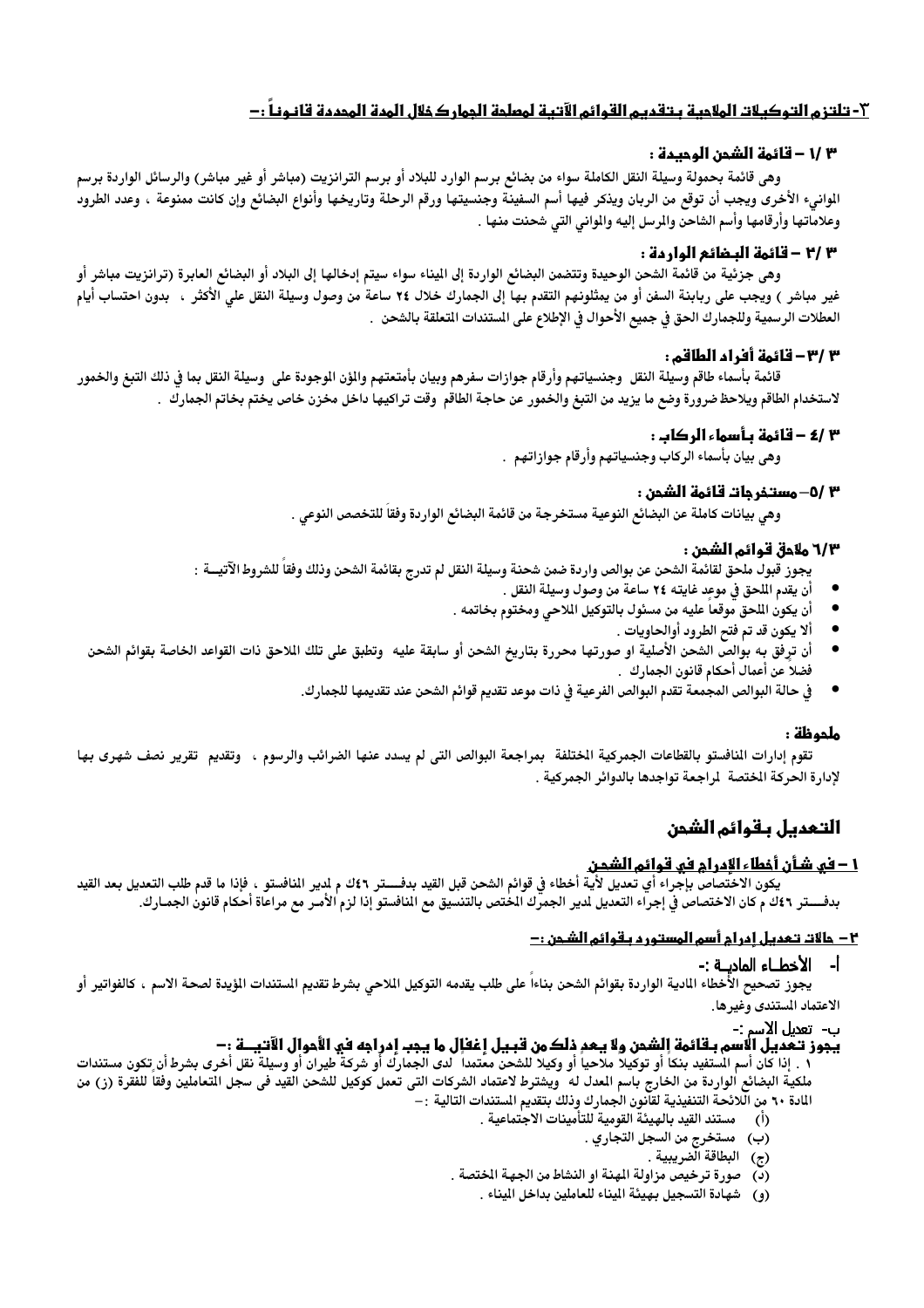٢ . إذا كانت البوليصة واردة لأمر ( To Order ) شرط أن تكون مستندات ملكية البضاعة الواردة من الخارج باسم الظهر له .

٢/٢ حــالات التنــازل --

يجوز التنازل عن الرسائل المستوردة والتي تم تسجيل البيان الجمركي لها إلى أي شخص طبيعي أو إعتباري قبل الإفراج ، ويكون التنازل له هو المسئول عن إستيفاء القواعد الاستيرادية فيما عدا الرسائل التي عرضت على الجهات الختصة بإجراءات الفحصِ وتم رفضها لعدم مطابقتها للمواصفات الفنية<br>المسئول عن إستيفاء القواعد الاستيرادية فيما عدا الرسائل التي عرضت على الجهات الخ (م أرقام ٢٠٠٦/٦ قرار وزير التجارة والصناعة ٢٠٠٦/٣٢ م(١ ) على أن يتم تحصيل النسبة القررة قانونا تحت حساب الضريبة على النشاط التجاري والصناعي من كل من التنازل والتنازل إليه مالم يكن احدهما معفى من الضريبة .

#### <u>٣ – الخطأ في بيانات المدد أو الوزن</u>

يجوز النظر في تعديل العدد أو الوزن الدرج بقوائم الشحن بناءاً على طلب من التوكيل اللاحي مصحوباً بفاكس من الشاحن في الخارج لتبرير الخطأ وبالشروط الآتيــة :

١/٣ تقديم البوليصة وجميع المستندات المؤيدة لصحة العدد أو الوزن كالفواتير وبيان العبسوة أو أي مستند آخـر

٢/٣ أن يقدم طلب التعديل قبل التسوية النهائية لشحنة وسيلة النقل أو قبل القيد بدفتر ٤٢ك م.

٣/٣ يصدر قرار التعديل من مدير المنافستو مع مراعاة أحكام قانون الجمارك في حالات العجز أو الزيادة غير المبررة

#### ٤- التحديل في إدرام الوجمة بـقوائم الشـمن

يجوز لإدارة النافستو قبول طلبات التوكيلات اللاحية لتعديل الوجهة بقوائم الشحن في الأحوال الآتيــة :— <u>٠/٤ المناطــق الحـر ة :-</u>

- يجوز تعديل وجهة البضائع الواردة برسم الوارد النهائى إلى المناطق الحرة بشرط تقديم موافقة هيئة الاستثمار .
- كما يجوز تعديل وجهة البضائع الواردة برسم الناطق الحرة إلى وارد نهائي بشرط تقديم موافقة هيئة الاستثمار ويستثنى من ذلك الرسائل التي لم يتم تسجيل البيان الجمركى عنها ويجوز بناءا على طلب أصحابها تحويلها إلى رسم الوارد النهائى أو إعادة شحنها إلى الخارج عن طريق الجمارك مباشرة بعد موافقة المنافستو ودون الرجوع إلى هيئة الاستثمار

<u>٢/٤ ويصفة عامة يجوز تعديل نظام الإفر اج في أي مر حلة قبل الإفر اج وكذلك تعديل الوجهة لأسياب مير ر ة .</u>

## <u>٥ – اعادة الشـحن : –</u>

الاجراءات الجمركية للرسائل الماد شحنها والنقولة من جمرك الى آخر بحرا او برا او جوا داخل البلاد : –

- (أ) أعمال أحكام المواد رقم (٥٩ ، ٦٢) من قانون الجمارك رقم ٦٦ لسنه ٦٣ بضرورة تقديم أحد الضمانات القبولة جمركيا وفقا لأحكام المادة رقم (١٠٤) من اللائحة التنفيذية لقانون الجمارك .
- (ب) بالنسبة لحالات أعادة شحن البضائع من سفينة الى آخري ترانزيت مباشر ( الآقطرمة ) فتتم الاجراءات تحت اللاحظة الجمركية وفقاً لأحكام المادة (١١٦) من اللائحة التنفيذية لقانون الجمارك .
- (ج) بالنسبة لحاله إذا ماورد ببوليصة الشحن ان الوجهة النهائية للبضائع ميناء آخر غير ميناء الوصول الأول او احد الإيداعات العامة او الخاصة الرخص بها جمركيا او احد الناطق الحرة فيتم النقل على مسئولية التوكيل الملاحي وفقا لأحكام المادة (٣٧) من قانون الجمارك وبمراعاة ان يتم تمرير الحاويات على جهاز X- ${\bf RAY}$  ) بشرط سلامة أختامها او ان تكون الطرود بحاله ظاهرية سليمة .
- (د) بالنسبة لحاله إذا ماورد ببوليصة الشحن ان الوجهة النهائية للبضائع هي ميناء الوصول الأول ويرغب أصحاب الشأن في نقلها الى اى ميناء آخر §او دائرة جمركية فيتم النقل بعد كشف الرسالة تفصيلا بموجب استمارات جرد ترسل صورة منها رفق المستندات الى جمرك الوصول النهائي .

## <u>٦– بالنسبة للعجز والزيادة</u>

- أ على ربابنة السفن وقادة الطائرات ووسائل النقل الأخرى أو من يمثلونهم تسليم البضائع الواردة وفقا لمقاديرها المحددة بقوائم الشحن، ويجوز بالنسبة إلى البضائع المفرطة(الصب) التجاوز عن النقص أو الزيادة بشرط ألا تجاوز ١٠ ٪ ، ولا تخضع هذه النسبة لأي غرامات، ولايجوز الإفراج عن الزيادة إلا بعد آداء الضرائب المستحقة عنها .
- ≫ تنتفى المسئولية عن النقص الجزئى في البضاعة المبأة إذا كان ناشئاً عن ضعف العبوات أو الناشئة عن عوامل طبيعية أو ما تقتضيه أعمال الشحن أو النقلُّ أو التفريغ من تسرب بعض الَّشمول ، وذلك في حدود ٥ ٪ تحسب من مشمول كل طرد على حدة.
	- كما تنتفي المسئولية عن النقص في الحالات الاتيّة :
	- إذا تم تقديم مستند من التوكيل الملاحي يثبت عدم شحن البضائع الناقصة .  $\cdot$
	- إذا تم تقديم مستند يثبت أن البضائع الناقصة لم تفرغ في هذا الميناء أو فرغت في ميناء أخر  $\boldsymbol{\cdot}$
	- $\cdot$ ۳ إذا وردت السفينة وكانت أختام عنابرها سليمة بشرط عدم وجود مداخل أو مخارج أخرى غير الدخل الرئيسي لكل عنبر
		- إذا وردت الحاويات بأختام سليمة وفقا لأرقامها الموضحة بسند الشحن  $\cdot$  :
- إذا وردت الطرود بحالة ظاهرية سليمة يرجح معها حدوث النقص قبل الشحن ، وفي جميع الأحوال تنتفي السئولية عن النقص إذا كان ناشئا عن  $\cdot$ عوامل طبيعية أو قوة قاهرة.ويجب تقديم مستندات تبرير النقص الشار إليها في البندين ( ١ ) ، ( ٢ ) … من هذه المادة في ميعاد غايته ثلاثة أشهر من تاريخ انتهاء التفريغ .
- يكون ربابنة السفن وقادة الطائرات ووسائل النقل الأخرى أو من يمثلونهم مسئولين مدنيا بالتعويض عن قيمة الضريبة الجمركية عن النقص غير  $\mathcal{L}$ البرر وفقا لأحكام الفقرة السابقة ولا يجوز البدء فى اتخاذ أي إجراءات قانونية بشأنها إلا بعد انتهاء الدة النصوص عليها فيها.
	- تكون الشركة الخازنة مسئولة عن العجز والزيادة غير البررة عما تم استلامه.  $\cdot$ v
	- يكون صاحب الشأن مسؤلا عن الإقرار الخاطئ عن القادير المسجلة بالإقرار الجمركي وذلك وفقا لما نص علية قانون الجمارك .  $\Lambda$ 
		- تراعي أحكام المواد من ٤٠ إلى ٤٢ من قانون الجمارك .  $\overline{\mathbf{a}}$